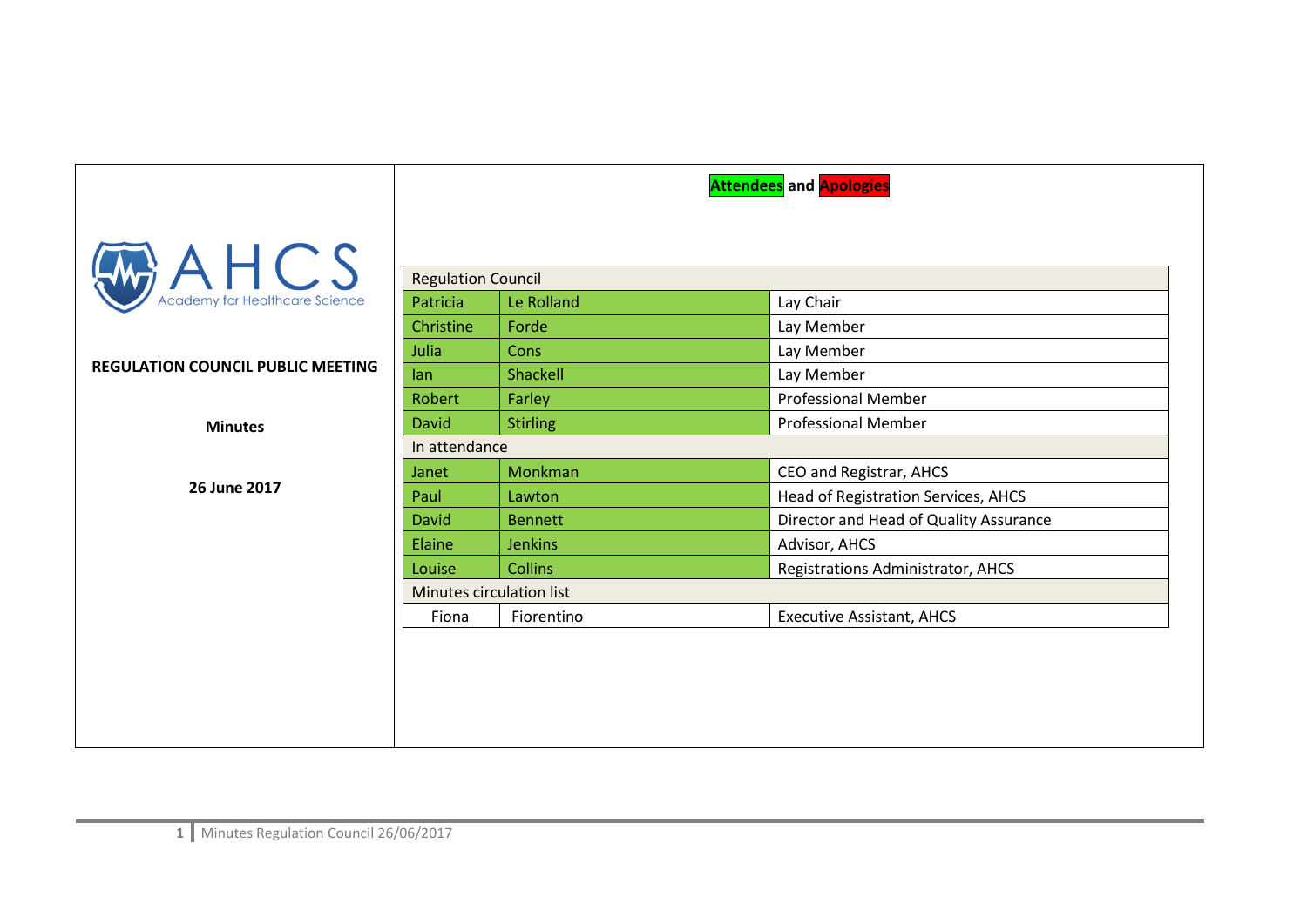## **Key Discussion Points and Actions**

| No.            | <b>Subject</b>                                                                                          | <b>Minutes/Action</b>                                                                                                                                                                                                                                                                                                                                                                                                                                                                                                                                                                                                                                                                                                                                                                                                 | Owner                    | <b>Action / Due</b>  |
|----------------|---------------------------------------------------------------------------------------------------------|-----------------------------------------------------------------------------------------------------------------------------------------------------------------------------------------------------------------------------------------------------------------------------------------------------------------------------------------------------------------------------------------------------------------------------------------------------------------------------------------------------------------------------------------------------------------------------------------------------------------------------------------------------------------------------------------------------------------------------------------------------------------------------------------------------------------------|--------------------------|----------------------|
| $\mathbf{1}$   | <b>Welcome and Apologies</b>                                                                            | Nil apologies were received in advance of the meeting. The Chair welcomed David<br>Bennett, Paul Lawton and Elaine Jenkins to the meeting.<br>The Council was declared quorate.                                                                                                                                                                                                                                                                                                                                                                                                                                                                                                                                                                                                                                       |                          |                      |
| $\overline{2}$ | Declarations of Interest<br>including annual renewal                                                    | The Chair asked if there were any declarations to be made, none were declared.<br>The Declarations of Interest annual renewal forms were circulated to Council Members;<br>all forms were completed and returned to the Registrations Administrator by all<br>members.                                                                                                                                                                                                                                                                                                                                                                                                                                                                                                                                                |                          |                      |
| $\overline{3}$ | a) Minutes of the<br>meeting of 11 April<br>2017<br>b) Action Log of the<br>meeting of 11 April<br>2017 | The Chair asked whether the minutes were a true reflection of April's meeting. Everyone<br>agreed that the minutes were a true reflection. Nil changes were recorded.<br>The action log was discussed and the following items were noted:<br>The Medical Director of Scotland: A formal request to attend a meeting has been put<br>forward to the Medical Director of Scotland.<br>Membership of the Regulation Council: The Registrar has written to the previous CAMIP<br>Registrar offering membership as a Council Member, the Registrar has received<br>confirmation that they would be happy to accept the appointment, and will meet with the<br>Regulation Council Chair shortly. The Regulation Board Chair designate will also need to<br>meet the Shadow Chair of the Life Sciences Registration Council. | Registrar to<br>organise | <b>End of August</b> |
| $\overline{4}$ | Membership of the<br>Council                                                                            | The Registrar confirmed that current members would move to the new structure as<br>appropriate (Regulation Board and Registration Council). New members would be<br>recruited as required and appointed on shorter term contracts e.g. 12 months.                                                                                                                                                                                                                                                                                                                                                                                                                                                                                                                                                                     |                          |                      |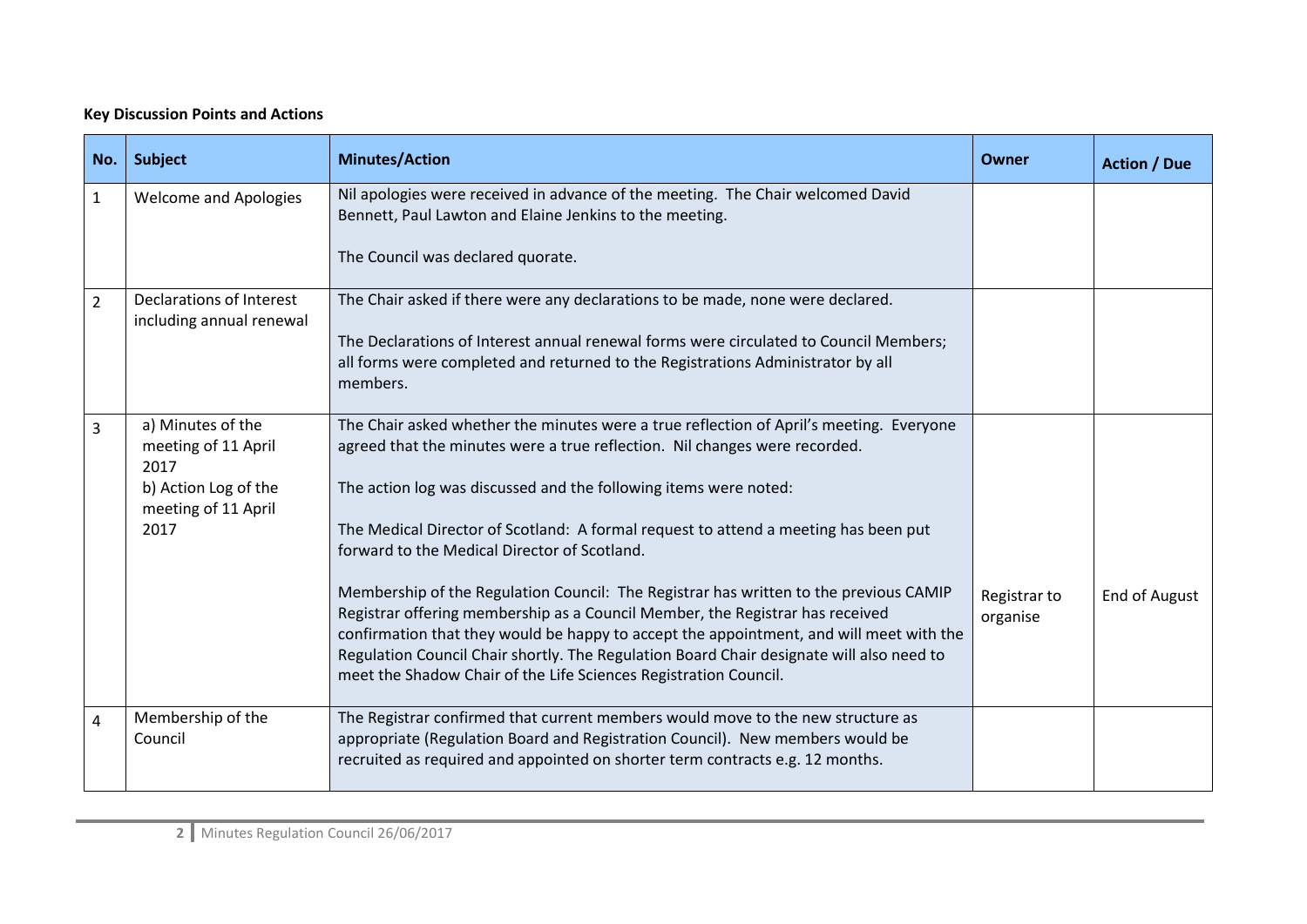|   |                | Transition of the regulation framework would be dependent on PSA approval.<br>Once approved, the current Regulation Council Chair will be appointed as Chair for the<br>Regulation Board.<br>New appointments would be advertised externally and some of the existing members<br>transferred, with their agreement in place, to the new Regulation Board or Registrations<br>Council. The Chair confirmed that the Academy wish to utilise the expertise of their<br>existing members therefore it wouldn't be appropriate for those members to apply for<br>vacancies within the new structure.                                                                                                                                                                                                                                                                                                                                                                                                                                                                                                                                                                                                                                                                                                                                                                                                                                                                                                                   |  |
|---|----------------|--------------------------------------------------------------------------------------------------------------------------------------------------------------------------------------------------------------------------------------------------------------------------------------------------------------------------------------------------------------------------------------------------------------------------------------------------------------------------------------------------------------------------------------------------------------------------------------------------------------------------------------------------------------------------------------------------------------------------------------------------------------------------------------------------------------------------------------------------------------------------------------------------------------------------------------------------------------------------------------------------------------------------------------------------------------------------------------------------------------------------------------------------------------------------------------------------------------------------------------------------------------------------------------------------------------------------------------------------------------------------------------------------------------------------------------------------------------------------------------------------------------------|--|
| 5 | Academy Update | The CEO briefed Regulation Council members as follows:<br>Council members were made aware of the challenges with funding streams, confirming<br>that there had been a series of meetings with Health Education England (HEE) directors<br>and the National School for Healthcare Science (NSHCS). The CEO was pleased to inform<br>Council that approval for funding had been received and payment made. The funding was<br>important and would underpin the work of the Academy and Regulation Council.<br>The CEO provided a summary of additional items that the Academy have been working<br>on.<br>The Chair advised that she had been contacted by John Jenkins, the President of ASME.<br>The President advised that the three medical education bodies were working together to<br>produce a consultation for a proposal for all bodies involved in assuring and improving<br>healthcare education, that then impacts on registration and regulation, to work together.<br>The Chair contacted the AHCS CEO, Chair and the AHCS President, asking whether the<br>Academy would be willing to work with these other bodies, and was pleased to inform<br>Council that they had agreed that the Regulation Council could respond to the<br>consultation and participate if the proposals were deemed supportive and feasible with<br>our mission.<br>Regulation Council members were in favour of this and recognised that this was a positive<br>step forward in terms of the Regulation Council's profile. |  |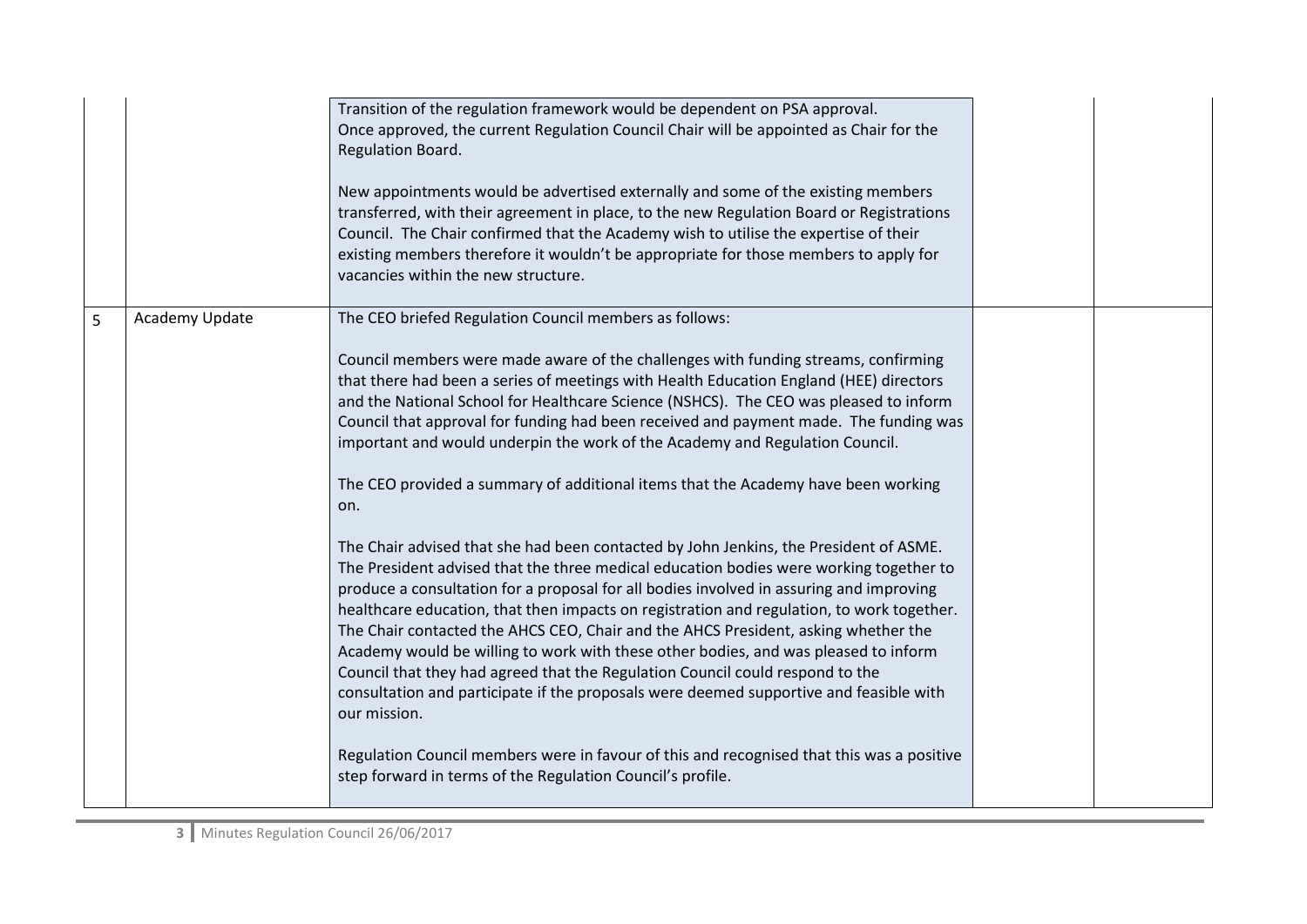| 6 | Registrar's report | The Registrar discussed some areas that the Academy is working with organisations to<br>provide registrants added benefits to joining their registers.<br>The Registrar confirmed that the Academy are members of the Royal Society of Biology<br>and was pleased to advise that they were working with them in terms of offering                          |  |
|---|--------------------|------------------------------------------------------------------------------------------------------------------------------------------------------------------------------------------------------------------------------------------------------------------------------------------------------------------------------------------------------------|--|
|   |                    | registrants access to the Society's CPD opportunities, at a reduced rate.<br>In addition to this the Academy are having discussions with the National Association of<br>Medical Device Educator and Trainers (NAMDET), who provide standard eLearning                                                                                                      |  |
|   |                    | packages to the NHS workforce. Learning and development packages include training<br>such as NHS values and behaviours, diversity etc. The training packages are normally<br>accessed free of charge, the Academy hope to make this available to their registrants.<br>There has been some general feedback from some AAPT Practitioners advising that the |  |
|   |                    | equivalence process is difficult to navigate. Thus, the Academy is working with the<br>Association of Anatomical Pathology Technicians to help make the equivalence process<br>more streamlined, and speed up the process of registration, (whilst maintaining<br>standards).                                                                              |  |
|   |                    | AHCS colleagues were involved in a training and development session for AAPT assessors'<br>which is a positive step forward.                                                                                                                                                                                                                               |  |
|   |                    | Genetic Technologists have been provided approval for HCPC registration as Clinical<br>Scientists. The Academy need to be mindful of this and plan for any eventualities.                                                                                                                                                                                  |  |
|   |                    | The Registrar met with President of the Institute of Physics and Engineering in Medicine<br>(IPEM) a conversation between IPEM and AHCS is planned to discuss how the two<br>registers can work together to the benefit of registrants.                                                                                                                    |  |
|   |                    | CPD Audit: Following the recent CPD results a learning point has been noted that<br>registrants should be reminded of the importance of maintaining their CPD. It would be<br>useful to include reminders of the importance of maintaining CPD in the next registrants<br>'newsletter.                                                                     |  |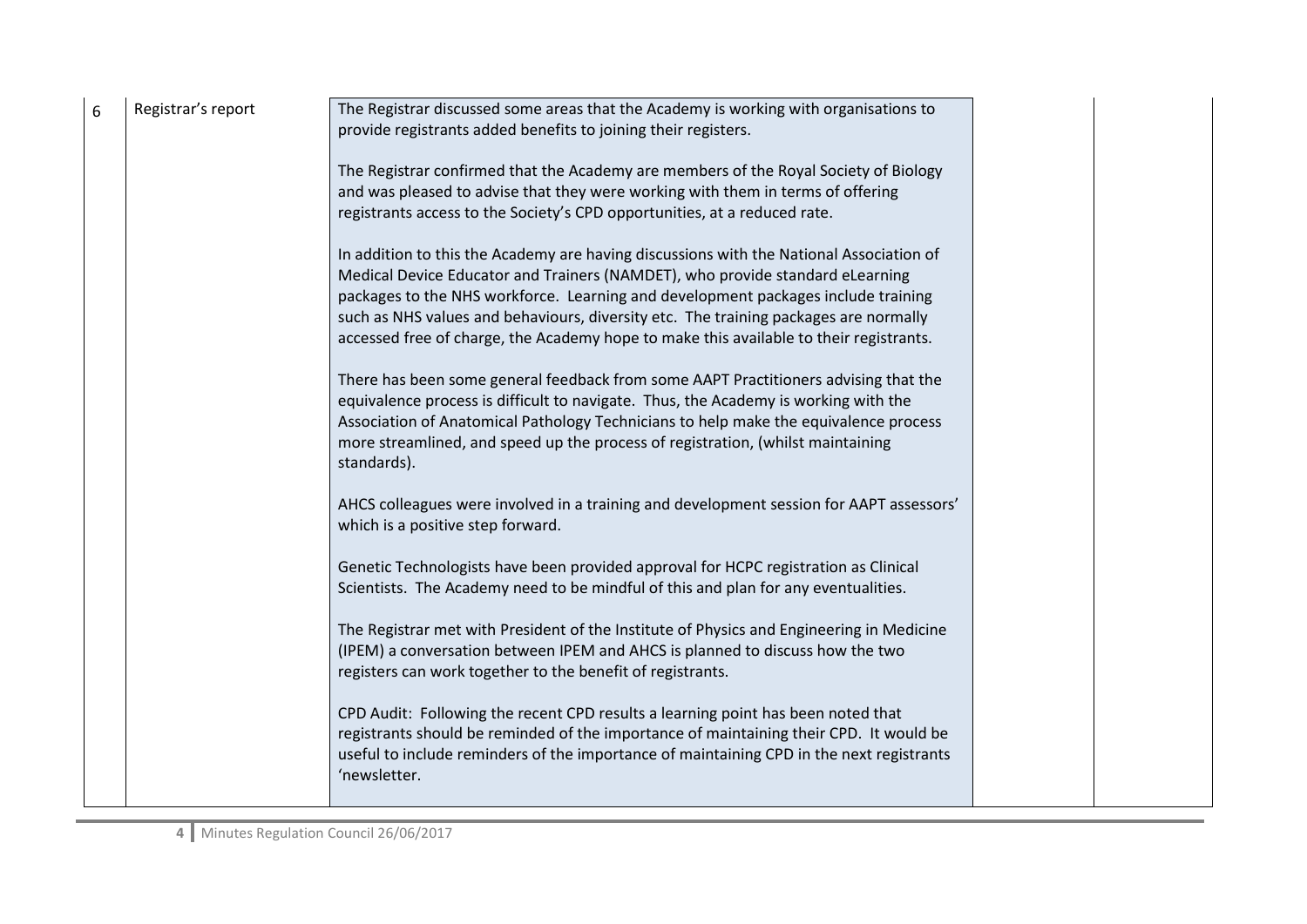|                |                                                | During the 2017 audit, one Registrant has refused to submit their CPD, the Registrar will<br>contact them direct one last time to ensure that they understand the consequences of<br>doing this which ultimately would result in them being removed from the Register. The<br>Registrar asked Council for approval to remove the registrant if required. Everyone<br>agreed. |                        |             |
|----------------|------------------------------------------------|------------------------------------------------------------------------------------------------------------------------------------------------------------------------------------------------------------------------------------------------------------------------------------------------------------------------------------------------------------------------------|------------------------|-------------|
|                |                                                | Clinical perfusion: The Academy has been approached by the Chief Scientific Officer (CSO)<br>to participate in work around this and the link to statutory regulation.                                                                                                                                                                                                        |                        |             |
|                |                                                | Year to date investigations: One ongoing investigation to report, once the investigation is<br>concluded the Regulation Council will be informed of the recommendations of the Panel<br>for the Council to determine the outcome.                                                                                                                                            |                        |             |
|                |                                                | PSA applications: There are currently two AHCS applications with the PSA for the Life<br>Science Industry and Clinical Physiologists.                                                                                                                                                                                                                                        |                        |             |
|                |                                                | The Registrar Informed Council that the PSA were currently consulting on the process of<br>changing their approach to accreditation, this would change from an annual accreditation<br>to ongoing, which could potentially mean increased costs. The Council had responded to<br>the PSA Consultation.                                                                       |                        |             |
|                |                                                | Action copy to be circulated to Council.                                                                                                                                                                                                                                                                                                                                     | Registrations<br>Admin | August 2017 |
| $\overline{7}$ | <b>Annual Report</b><br>(2016/2017) progress   | The Registrar thanked Council members for those who had submitted their comments by<br>email, and informed Council that changes would be made. The document would be<br>finalised shortly for publication.                                                                                                                                                                   |                        |             |
|                |                                                | Action: Circulate the Annual Report (2016/2017) once completed.                                                                                                                                                                                                                                                                                                              | Registrar              | August 2017 |
| 8              | Draft Annual Programme<br>(2017/2018) progress | The Registrar discussed the document in some detail and asked the Council to provide<br>their comments to the Draft Annual Programme (2017/2018).                                                                                                                                                                                                                            |                        |             |
|                |                                                | The Council requested an update on how the objective to obtain 'positive<br>$\bullet$<br>feedback from users of the website, including positive feedback from patients                                                                                                                                                                                                       |                        |             |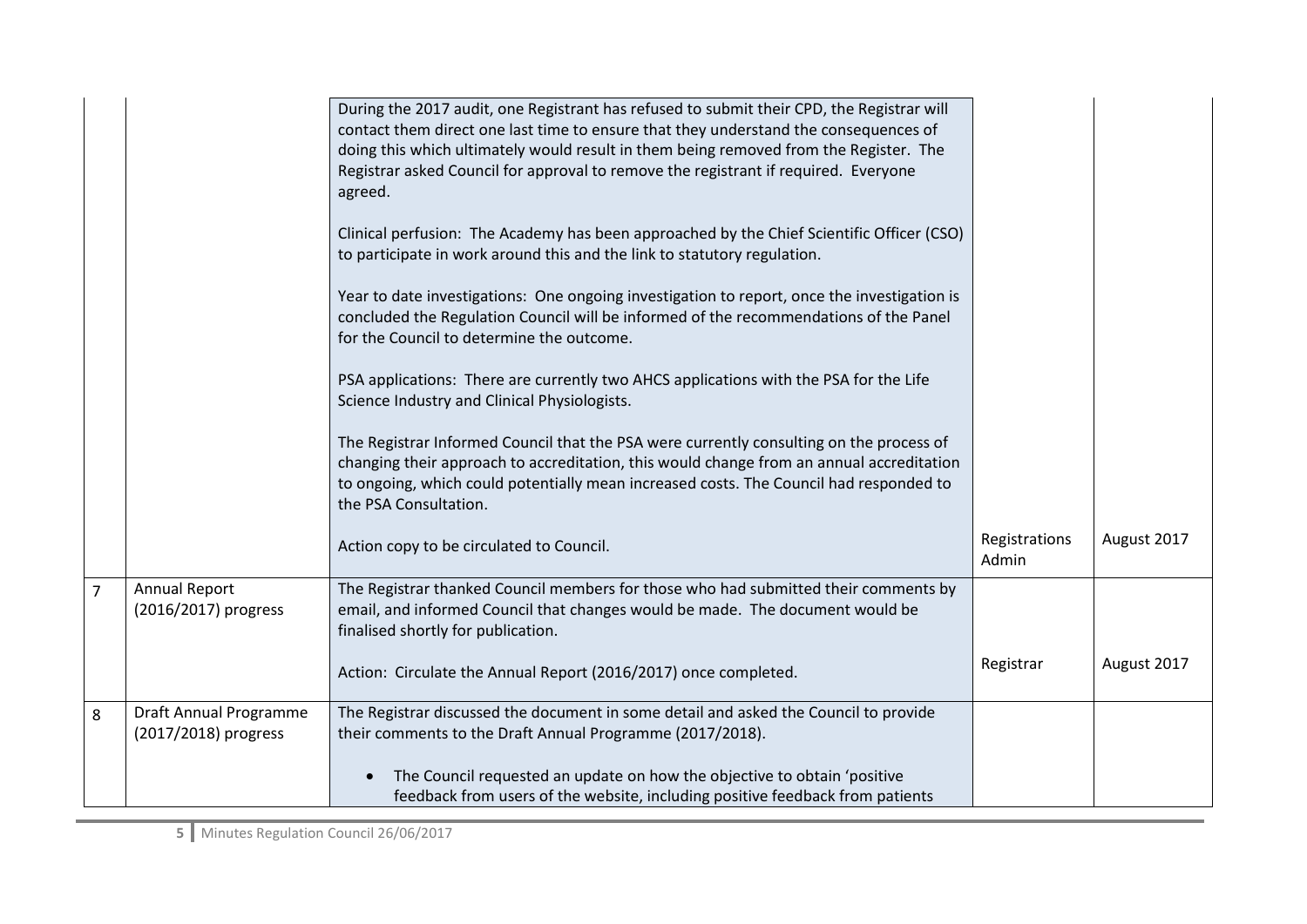|   |                                                                            | and/or patient groups' was progressing.                                                                                                                                                                                                                                                                                                                                                                                                                                                                                                                                                                                                                                                                                                                                                      |                                            |             |
|---|----------------------------------------------------------------------------|----------------------------------------------------------------------------------------------------------------------------------------------------------------------------------------------------------------------------------------------------------------------------------------------------------------------------------------------------------------------------------------------------------------------------------------------------------------------------------------------------------------------------------------------------------------------------------------------------------------------------------------------------------------------------------------------------------------------------------------------------------------------------------------------|--------------------------------------------|-------------|
|   |                                                                            | The Registrar confirmed that there were several actions in progress including<br>discussions with the National Foundation for Point of Care Testing. The Academy<br>had a meeting with the association following a NHS improvement event. The<br>Chair is also in the process of exploring whether there are opportunities for joint<br>working with the National Association for Patient Participation (NAPP).<br>Considering some of the recent news pertaining to potential changes to the way<br>in which GPs may work in the future. It may be useful for the Regulation Council<br>to understand potential impact to patients.<br>Action: Council to email any further suggestions or amendments to the Registrar to<br>enable the Draft Annual Programme (2017/2018) to be finalised. | Regulation<br>Council                      | August 2017 |
| 9 | The Regulation Council's<br>Communication and<br>Marketing Plan - progress | The Registrar confirmed that Square Media, the Academy's communication and<br>marketing support had been proactively making changes to the Academy website. The<br>Regulation Council and Registers would be much more prominent on the Academy<br>website.                                                                                                                                                                                                                                                                                                                                                                                                                                                                                                                                  |                                            |             |
|   |                                                                            | The digital presence report was discussed in some detail; the report identified several<br>trends and confirmed that the information provided focus on where work is required on<br>the website.                                                                                                                                                                                                                                                                                                                                                                                                                                                                                                                                                                                             |                                            |             |
|   |                                                                            | It was commented that the Academy's document control policy should include website<br>changes to ensure that appropriate documents are published.                                                                                                                                                                                                                                                                                                                                                                                                                                                                                                                                                                                                                                            |                                            |             |
|   |                                                                            | Action: Include website publications to the Academy's document control policy.                                                                                                                                                                                                                                                                                                                                                                                                                                                                                                                                                                                                                                                                                                               | Head of<br>Registration<br><b>Services</b> | August 2017 |
|   |                                                                            | AHCS admin is leading on the updates on the website. The Registrar Informed Council<br>that it would be beneficial for Square Media to attend the next meeting to provide an<br>overview on progress.                                                                                                                                                                                                                                                                                                                                                                                                                                                                                                                                                                                        |                                            |             |
|   |                                                                            | Action: Invite Square Media to the next Regulation Council meeting, to demonstrate<br>website changes and provide a marketing and communications update.                                                                                                                                                                                                                                                                                                                                                                                                                                                                                                                                                                                                                                     | Registrations<br>Admin                     | August 2017 |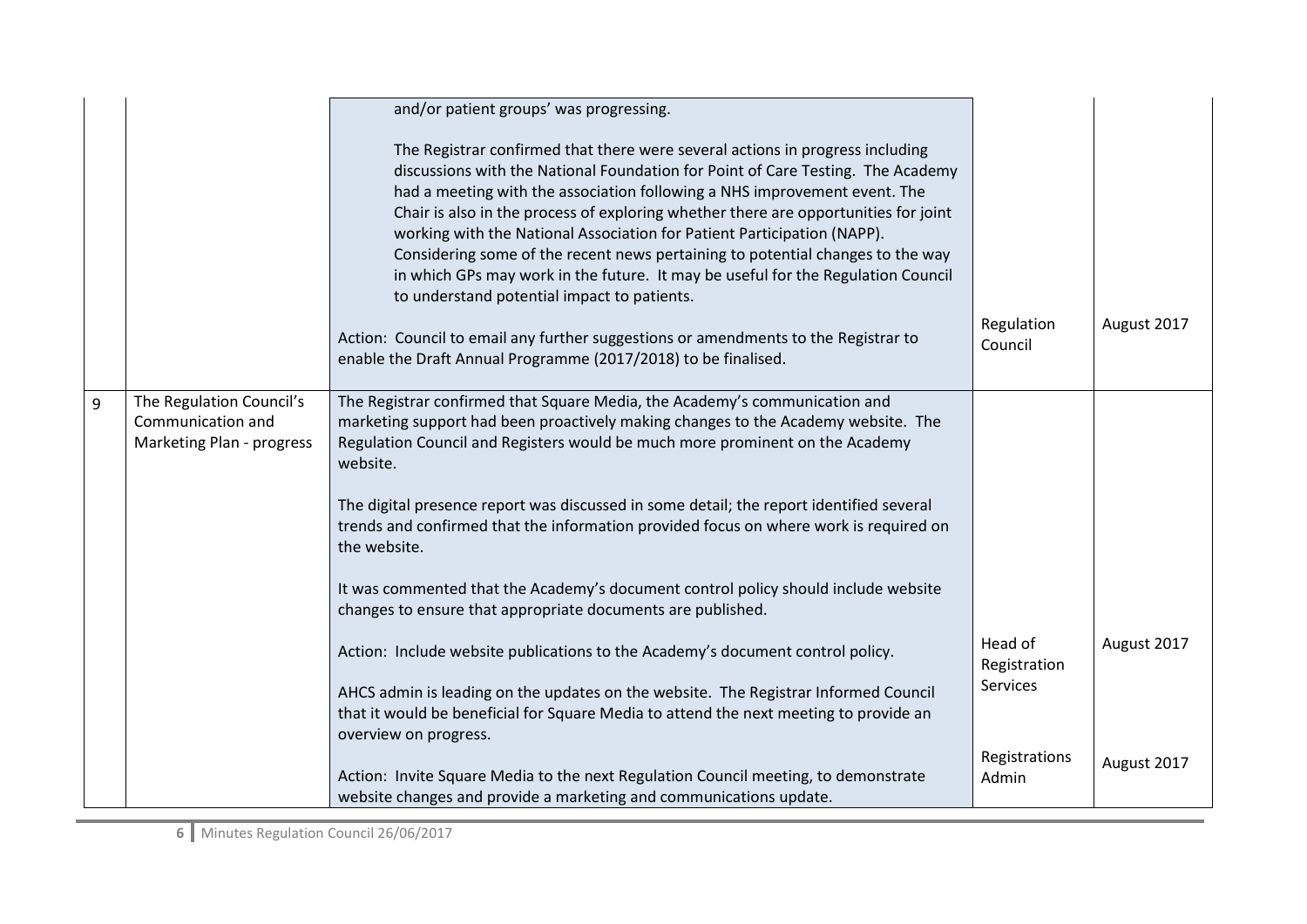|    |                                                                               | It was agreed that it would be useful to add additional items to the Communication and<br>Marketing Plan as follows:<br>Progress with other organisations e.g. NAPP<br>Website redevelopment.<br>Action: The Registrar to review the report and include what's been actioned.<br>There were concerns around there being many i.e. 14 key messages, and whether this<br>was achievable. It was agreed that this should be reviewed at the end of the year.                                                                                                                                                                                                                                                                                                                                                                                                                                                                                                                                                                                                                                                                                                                                                                                                                                       | Registrar                                                             | August 2017                                                                                             |
|----|-------------------------------------------------------------------------------|-------------------------------------------------------------------------------------------------------------------------------------------------------------------------------------------------------------------------------------------------------------------------------------------------------------------------------------------------------------------------------------------------------------------------------------------------------------------------------------------------------------------------------------------------------------------------------------------------------------------------------------------------------------------------------------------------------------------------------------------------------------------------------------------------------------------------------------------------------------------------------------------------------------------------------------------------------------------------------------------------------------------------------------------------------------------------------------------------------------------------------------------------------------------------------------------------------------------------------------------------------------------------------------------------|-----------------------------------------------------------------------|---------------------------------------------------------------------------------------------------------|
| 10 | Update from the joint<br><b>AHCS Regulation Council</b><br>and ETPSC workshop | The Chair confirmed that some issues identified in the 2016 report are also identified as<br>still needing work, reflecting that identified in the Head of Registration Services Fitness to<br>Practice Investigation meeting report. The following comments were also made:<br>The issues identified within the report required action from the workshop held<br>$\bullet$<br>during February 2016 which was run to enable the panels to function. However,<br>the operational processes still need to be implemented.<br>It was confirmed that the role for the Chair of ETSPC was still outstanding in terms<br>of determining the way forward. However, it was likely that responsibilities would<br>be wider than the current role.<br>It was agreed that there should be some revisions to TORs of the Council and<br>ETPSC, following a meeting between David Bennett and Patricia Le Rolland.<br>It was confirmed that the AHCS Fitness to Practice processes should not replicate<br>HCPC processes indiscriminately, however where appropriate they should be<br>drawn upon and applied. The MOU (Memorandum of Understanding) with HCPC<br>should be tested.<br>The Good Scientific Practice review timelines are in place.<br>The dates for the HCPC visit are yet to be confirmed. | Registrar and<br>David Bennett<br>Head of<br>Registration<br>Services | Updated and<br>circulated to<br>Council by<br>September<br>2017<br>Update to<br>next Council<br>meeting |
| 11 | Published papers on the<br><b>Regulation Council</b><br>Website               | It was agreed that all papers for the public meeting could be published other than the<br>Registrar's report which would be reviewed by the Registrar prior to publication.                                                                                                                                                                                                                                                                                                                                                                                                                                                                                                                                                                                                                                                                                                                                                                                                                                                                                                                                                                                                                                                                                                                     |                                                                       |                                                                                                         |